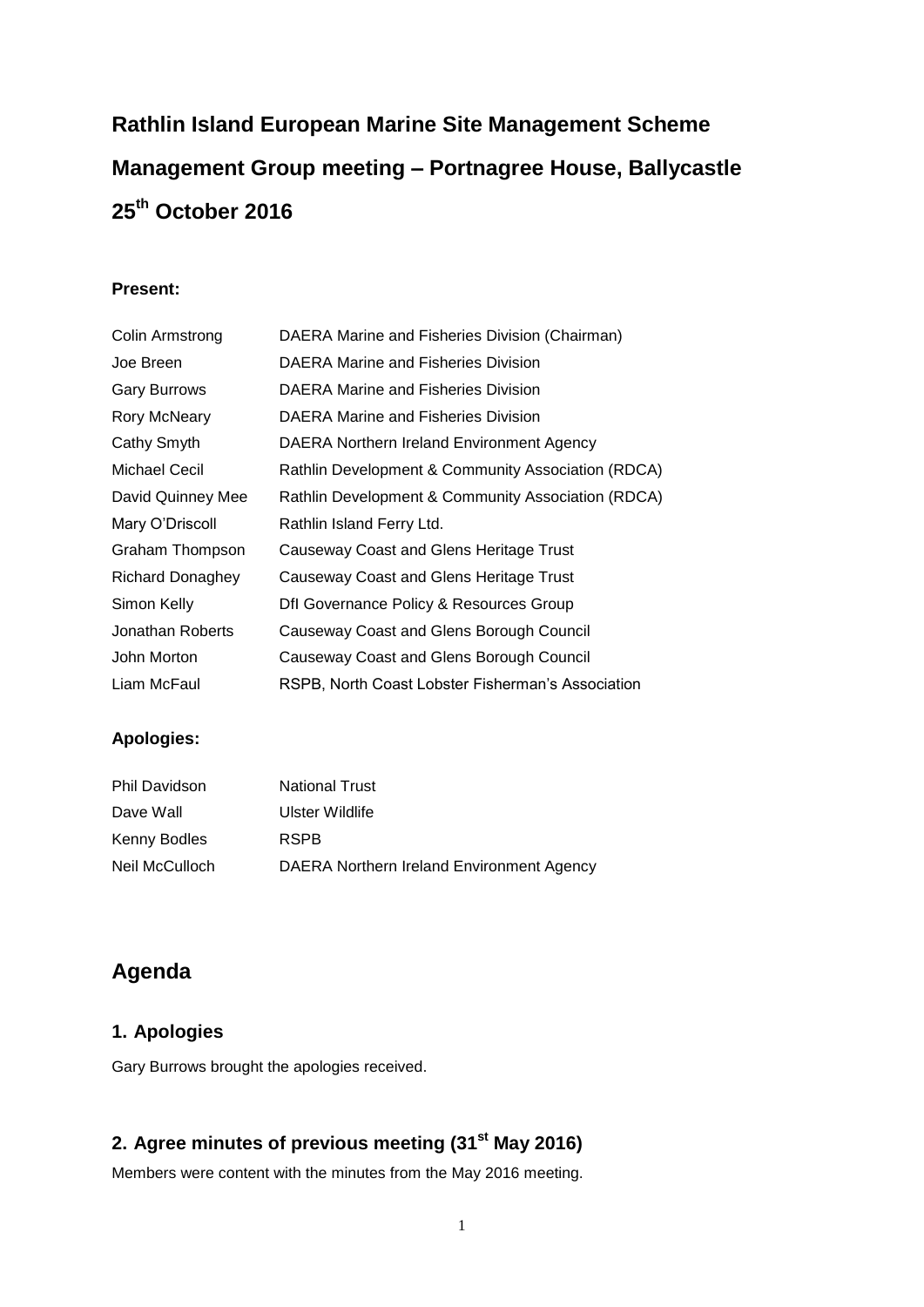#### **3. Matters arising from previous minutes**

Colin Armstrong reviewed progress on the actions from the last meeting:

- *1. Rathlin Island EMS-MG minutes to be published on RDCA website.* **Achieved**.
- *2. Gordon Munro to provide Gary Burrows with the new link explaining the Receiver of Wrecks role.* **Achieved**.
- *3. Joe Breen and Gary Burrows to undertake a further assessment of the extent of marine litter via Ranger patrols.* **Achieved**.
- *4. Joe Breen to set up a meeting with local fishermen to establish a voluntary agreement to avoid fishing off Beirne Point.* **Discussed under agenda item 5.**
- *5. Susan Cramer to be invited to the next management group meeting.* Susan was invited to the October meeting but was not available. There will be further opportunities to liaise regarding marine litter actions.
- *6. RDCA to engage with NI Water and consider displaying "Dirty Dozen" posters which advise on the appropriate disposal of sanitary products in guest houses, pubs, restaurants etc. Explore the possibility of having the 'Water Bus' visit Rathlin Island at key festivals.* **Achieved**. Posters are available as downloads from NI Water website, and RDCA will discuss their placement with CCG council. The '*Water Bus*' is too large to be accommodated by the ferry but will be considered for future festivals at Ballycastle.
- *7. DAERA to promote any EMFF funding opportunities that are relevant to addressing marine litter.* Discussed later in the meeting.
- *8. Joe Breen to circulate a map of Rathlin Island's sea caves to Liam McFaul in order to get local place names for these features.* **Carried forward as Action 1.**

#### **4. Update on Management Scheme actions (Colin Armstrong, DAERA)**

Colin Armstrong explained that to date, the Rathlin Island European Marine Site Management Group had largely focused on the marine environment but that it was important that members were aware of a key associated action plan.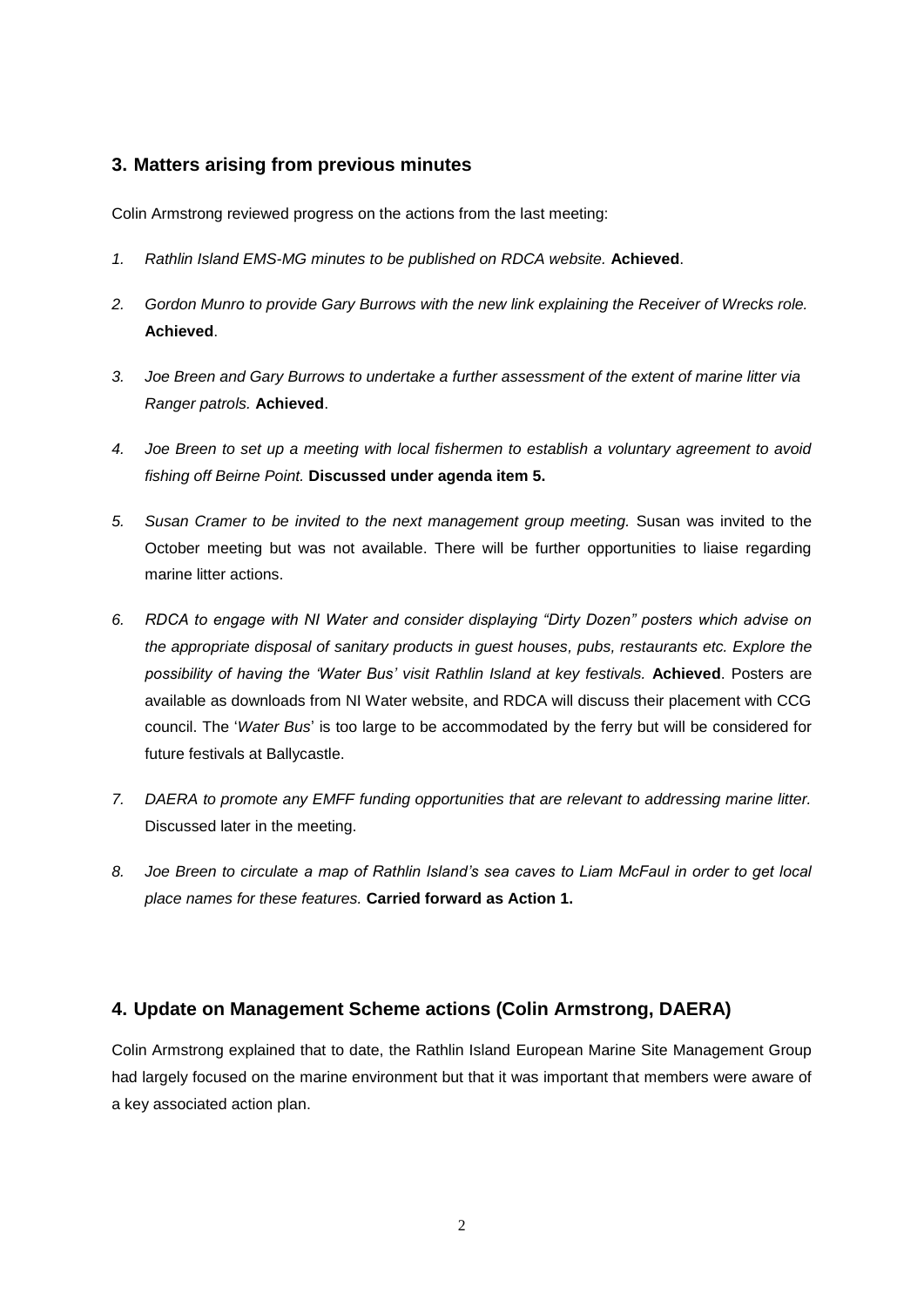Simon Kelly outlined that in 2010 the NI Executive introduced a *Rathlin Island Policy* and *Rathlin Island Action Plan 2013-2015* in recognition of the different challenges faced by island communities, and the need to address them in a different way.

#### <https://www.infrastructure-ni.gov.uk/articles/development-rathlin-island-policy-and-action-plan>

A revised action plan for 2016-2020 has now been developed through consultation with RDCA, government departments, CCG council etc. Three stakeholder days were held in March and April 2016 as part of the process of developing a relevant and meaningful plan. This plan commits departments to certain actions and is overseen by a Ministerial Forum held annually. An Environment Forum had also previously met on a regular basis to discuss environmental issues on the island. However, it has not met for more than two years and the Rathlin Island EMS-MG (which includes the same representatives) has effectively taken on much of the function of the Environment Forum. The current thinking is therefore that the Environment Forum should be dissolved and its work should now continue through this Management Group.

Colin Armstrong said that whilst this group was focused on the marine environment, as any new plans or projects would have to account for the Special Area of Conservation this was the appropriate advisory forum. He asked RDCA to consider whether farmers were adequately represented on the group, especially with discussions on predator control. Joe Breen suggested inviting NIEA Regional Operations as a member so that there would be a full terrestrial link. Colin added that DAERA agricultural colleagues and CCG tourism and biodiversity interests may need representation. Michael Cecil stated that tourism promotion had been discussed at the last Environment Forum meeting and asked whether this group wished to take that on as well.

Colin advised that the Terms of Reference for the management group may need expanded and asked members if they were in agreement with the proposal. Members agreed to take on the function of the Environment Forum.

**Action – Rathlin Island EMS-MG to consider the need for additional representation on the Rathlin Island EMS-MG and amendments to the Terms of Reference.**

Colin Armstrong then asked the management group for an update on the key actions in the Rathlin Island European Marine Site Management Scheme.

*Management Action 1 - Control and removal of alien (non-native) mammalian predators, particularly land-based predators, where impact on breeding seabirds may be evident.*

Discussed under agenda item 6.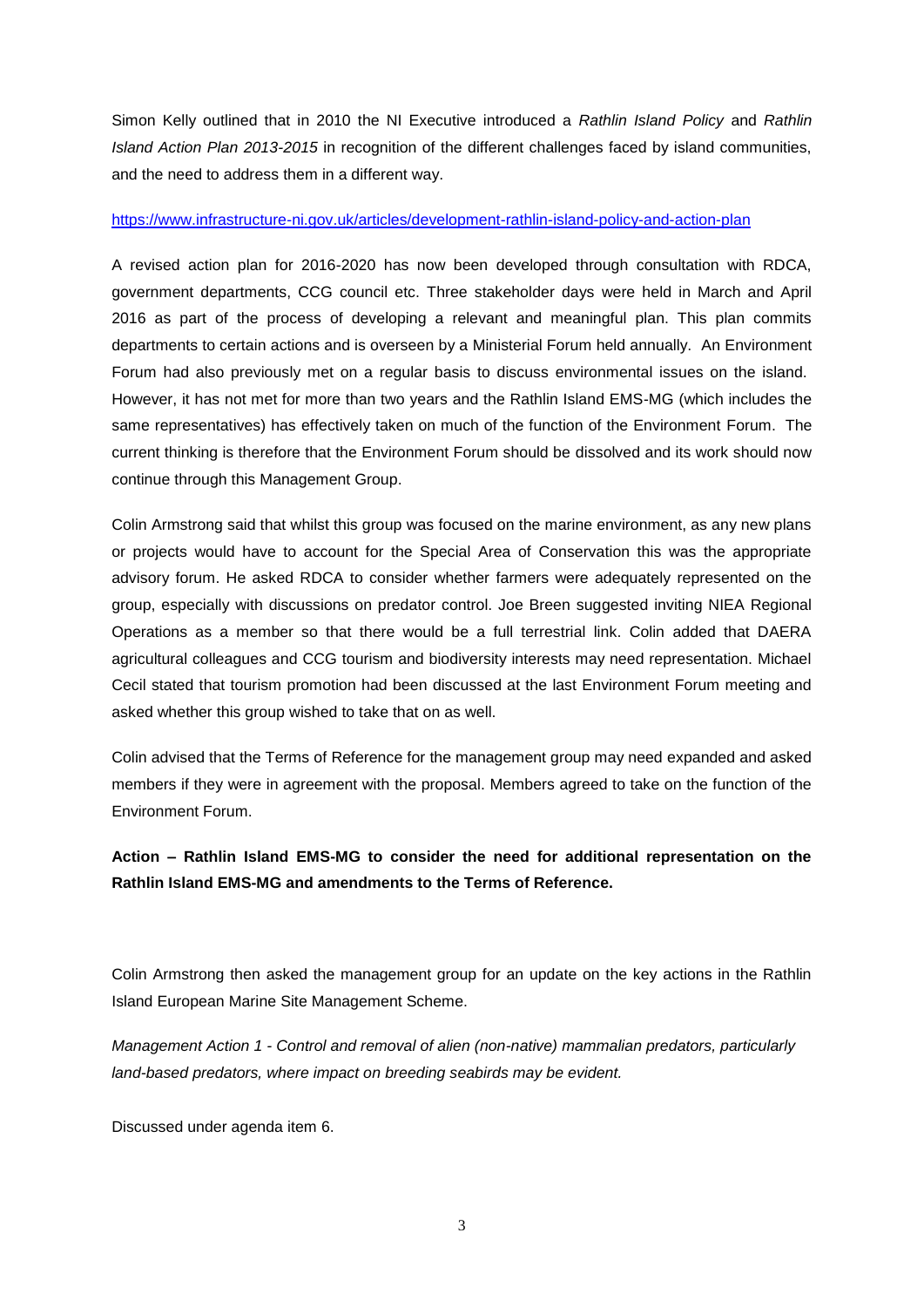*Management Action 2 - Zoning/control of recreational boat activity in areas adjoining main seabird colonies during breeding season to limit risk of actual impact and disturbance to seabird rafts.*

Gary Burrows relayed the update provided by Kenny Bodles (RSPB):

- 5 observation days (manned by a volunteer dedicated to surveying) were scheduled on busy weekends (bank holidays, festivals) between late June and October with volunteers also attempting to record significant boating activities when observers were not present.
- A total of 11 vessels were observed from the seabird platform: 1 fishing boat, 6 motorboats, 2 high speed RIBs, 1 yacht and 1 cruise ship (at extreme range).
- Speed was typically slow-moderate with only one incidence of a vessel (RIB) coming close to the cliffs at high speed. However, in this instance the main colony had left as it was late in the season and no disturbance to the remaining birds was observed.
- No disturbance was observed to rafting or nesting birds from the incidents recorded here.
- We recommend another survey next year with greater intensity. RSPB is exploring ways of obtaining dedicated volunteers to increase the monitoring effort for more robust results.

Colin Armstrong added that if there is evidence of disturbance, DAERA will introduce a byelaw to protect seabirds. This action will be retained until the end of next season when more substantive surveys have been completed and an informed decision can be made. No controls are to be introduced at this stage.

# **Action – Kenny Bodles to consider options for obtaining dedicated volunteers to extend the monitoring effort into 2017.**

*Management Action 3 - Signposting of Mill Bay and Rue Point to manage disturbance to seals by unleashed dogs, people throwing stones and sightseeing boats.*

David Quinney Mee explained that the designers had been provided with the text and that RDCA is awaiting delivery of the signs. The signs are to be erected over the winter. Gary Burrows has supplemented this work with posters advising on seal disturbance.

*Management Action 4 - Establish a highly protected non-disturbance zone off Beirne Point/Damicornis Bay (some local fishermen have already begun discussion with respect to this issue).*

Discussed under agenda item 5.

*Management Action 5 – The introduction of a ban on mobile fishing gear in specific areas to protect the reef feature.*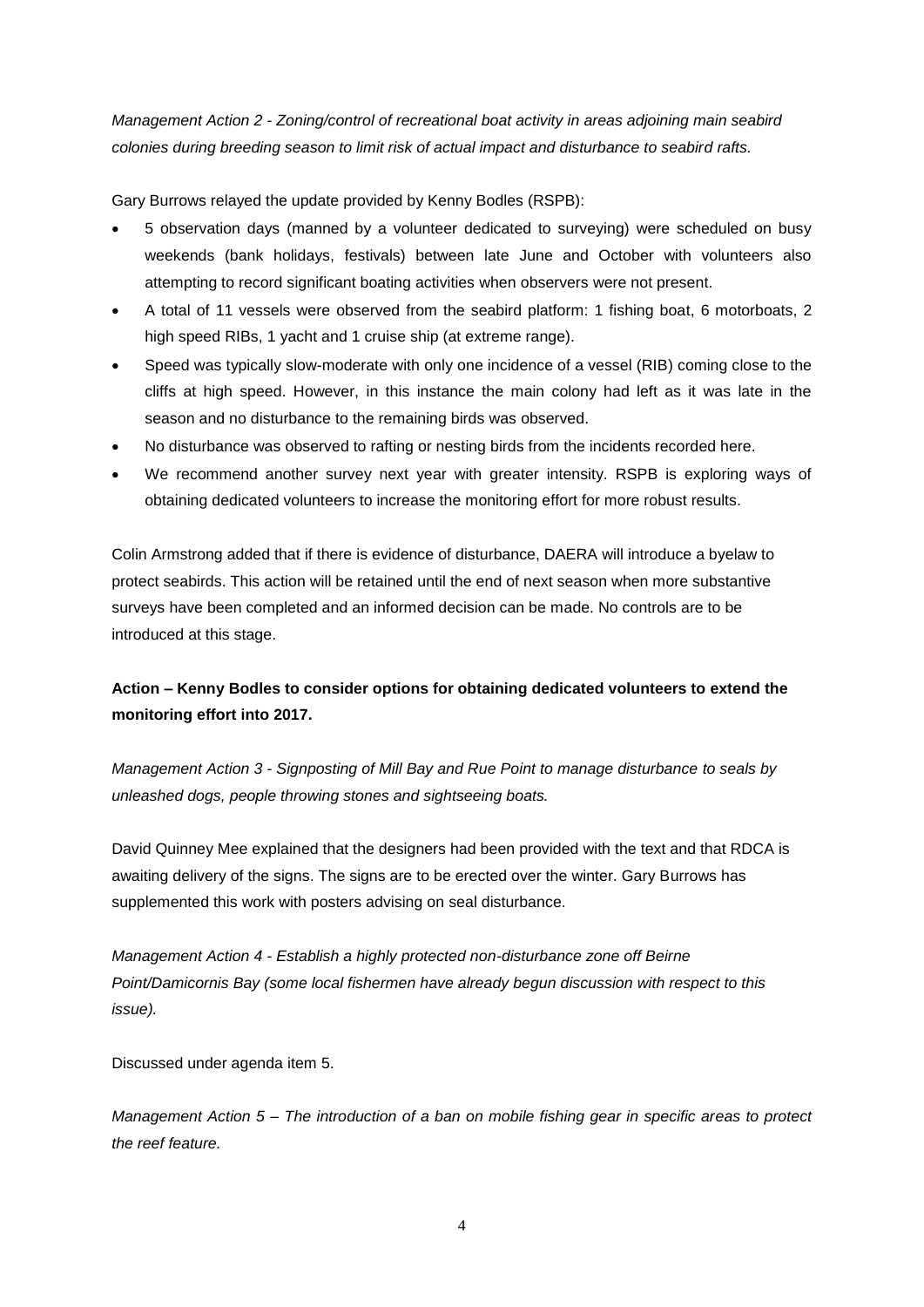Discussed under agenda item 5.

*Management Action 6 – The prevention of the continued systematic destruction of the wrecks of HMS Drake and MV Loch Garry by divers unaware of the historic importance of these wrecks.*

Discussed under agenda item 7.

*Management Action 7 – The development of an artisanal hand gathered scallop fishery.*

Discussed later in the meeting.

*Management Action 8 - Promotion of Rathlin Island as a wildlife/ecotourism destination with particular emphasis on the populations of seabirds and birds of prey.*

This action is met through the ongoing work of RDCA and RSPB.

*Management Action 9 - Development of the Kelp House as a field centre to promote awareness and understanding of Rathlin's important ornithological communities and unique marine biodiversity.*

No action at present on the development of the Kelp House. It will be developed when the time is right.

*Management Action 10 – Introduction of designated mooring zone for visiting cruise ships.*

Action achieved followed dive survey work by DAERA and through liaison with John Morton, as Harbour Master.

New actions on marine litter are to be considered by the management group in future meetings.

## **5. Rathlin Fisheries Regulations to prohibit the use of mobile gear (Colin Armstrong, DAERA)**

The draft legislation is currently with the Executive for comment prior to formal approval. If approval is granted at the meeting on  $1<sup>st</sup>$  December 2016, DAERA plans to have the legislation in place before the end of the year. The prohibition should be in place by January 2017.

An earlier delay was due to the inclusion of a proposal at Beirne Head, which had not gone properly out to consultation. That proposal needs to be consulted on with local fishermen and their representative organisations. DAERA is considering that as part of a package in early 2017 on wider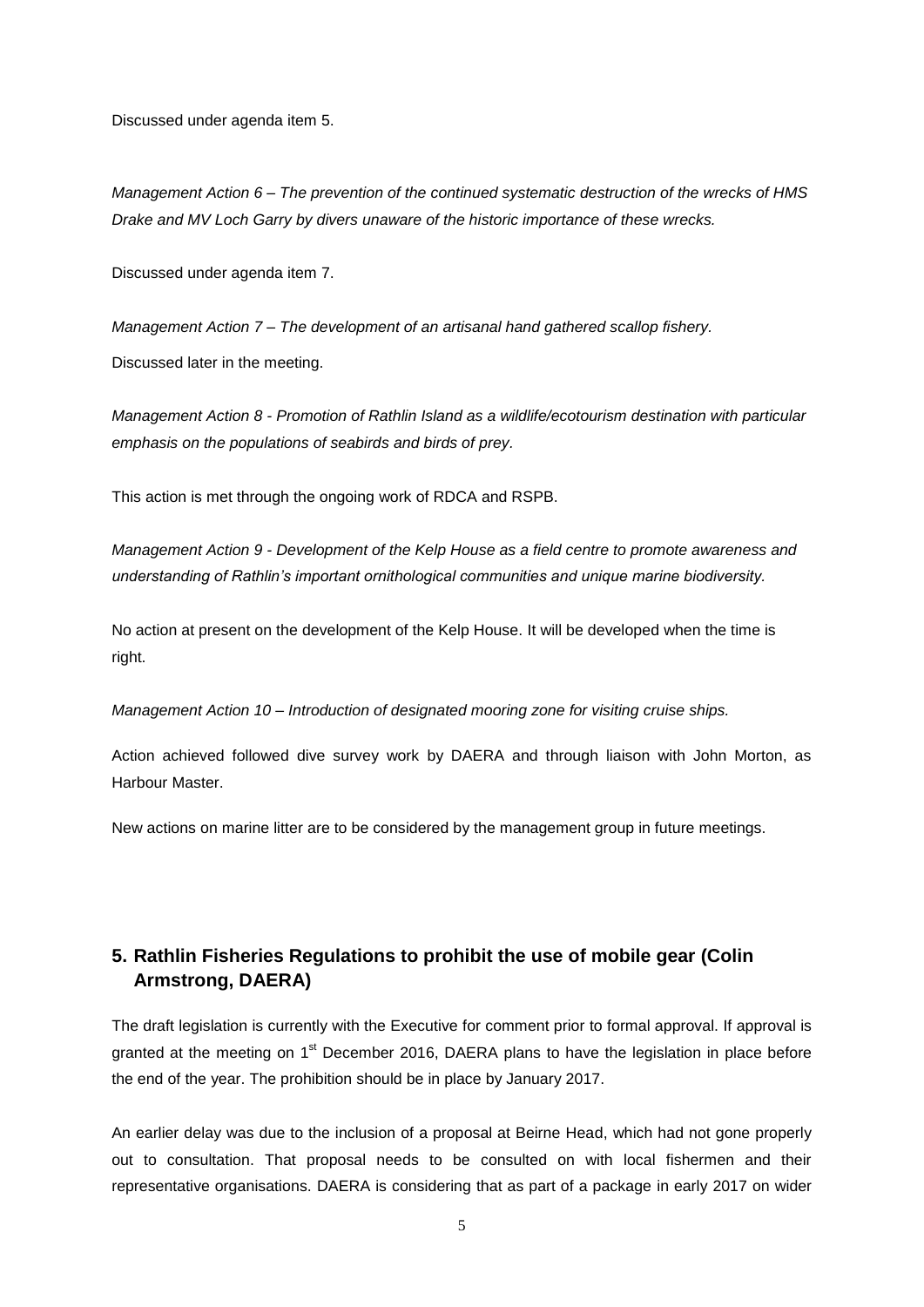fisheries management measures. Although Liam McFaul represents North Coast Lobster Fishermen's Association (NCLFA) on the management group, a face to face meeting with the association's members is needed. Liam suggested that DAERA representatives could perhaps come to their next meeting. He also offered to provide Joe Breen with the names of hobby fishermen outside NCLFA so that they could also be invited. Colin said that wider consultation with other fishing organisations would also be needed on the mobile fishing gear. Whilst towed mobile gear will be prohibited in Rathlin Island SAC, the use of sustainable pot fishing will be supported. The future development of Rathlin Island as a scallop fishery also warrants further discussion.

#### **Action – Liam McFaul to set up a meeting with the North Coast Lobster Fishermen's Association, to include discussion of the Beirne Point proposal.**

John Morton suggested that recreational pot fishermen needed consulted too. Joe Breen responded that reaching recreational users of the Beirne Head area was difficult but that if monitoring of activities showed persistent damage, action could be taken. John offered to circulate a note via CCG council if one was prepared for February 2017.

#### **6. Rathlin predator eradication programme (David Quinney Mee, RDCA)**

David Quinney Mee reported on a very positive recent meeting between Rathlin farmers and a CAFRE representative where predators and pests were discussed, accounting for sensitivities around the issue. Whilst land owners must take the lead, David suggested that CCGHT may be willing to assist.

Colin Armstrong explained that another issue, not addressed in the original management scheme and not directly influencing seabirds, was geese. Farmers want control and management of geese populations where there are impacts on agricultural land. Similar geese management plans have been introduced in Fermanagh and parts of Scotland. Similar to rat eradication plans, any geese management projects need licensed by NIEA Wildlife Inspectors. As geese are already on a permitted list, it would be expected that appropriate measures should have been taken in the proper season before issuing a license to shoot geese on agricultural land. Existing powers should have been used before applying for a license for control during the closed season. There are certain sensitivities, as some people do not wish to see any management or control.

Joe Breen said that pest control had been discussed at a recent UK Chief Scientists Group meeting and that the secretary of the JNCC Chief Scientists Group, Helen Baker, was an expert on greylag geese control. She had stated that the issue was well studied and that an acceptable control measure exists. She may be willing to advise RDCA.

Michael Cecil explained that the management measures already attempted had been ineffective.

6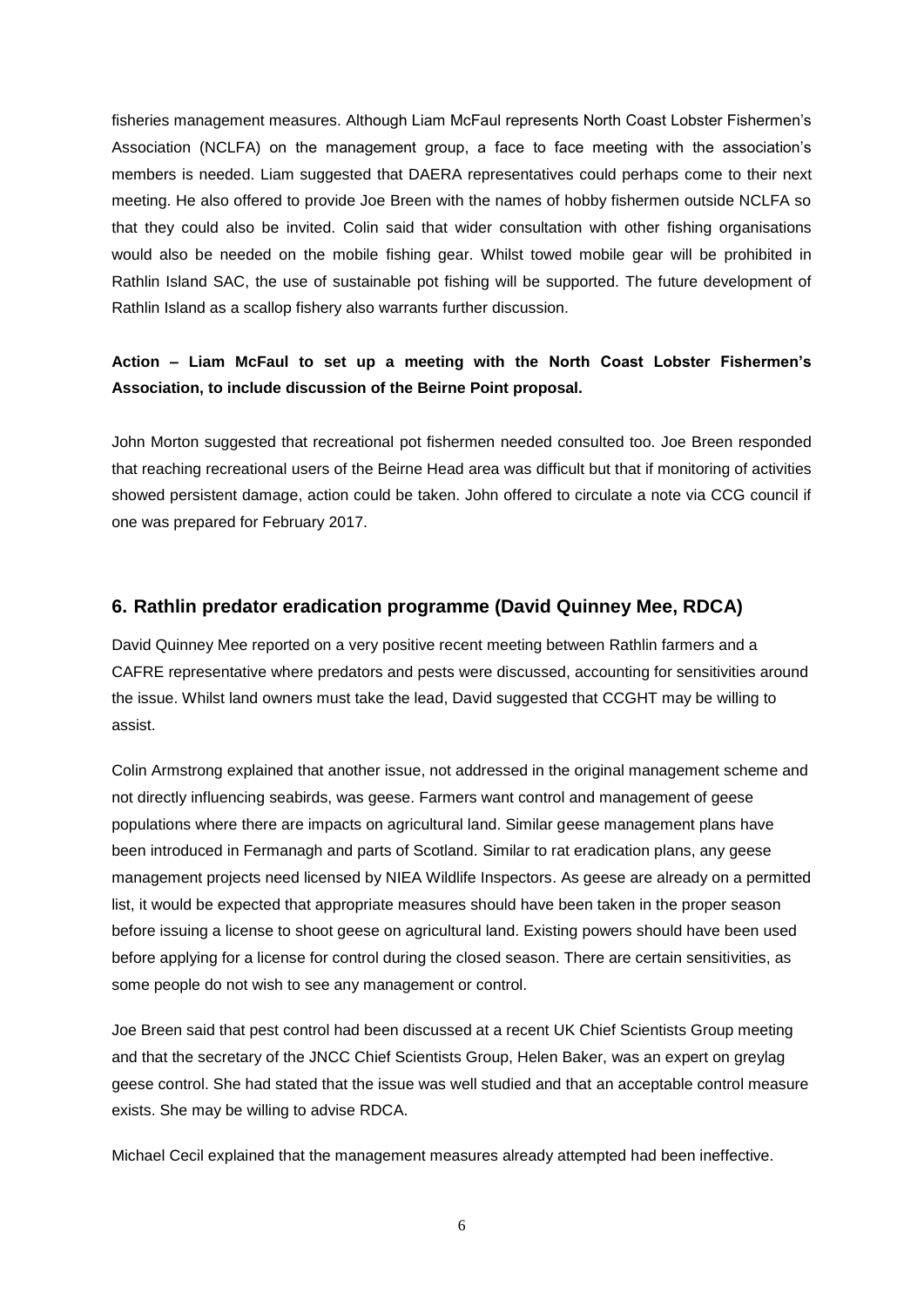Liam McFaul and Colin Armstrong then discussed the need for a carefully considered business case, setting out why eradication or control measures are needed. The main objectives will be to eradicate rats and ferrets, and to control geese on agricultural land. RDCA needs to consider the scale of the rat, ferret and geese problems, and detail the proposed control measures. It will be necessary to demonstrate that whatever measures are proposed will not impact protected birds on Rathlin Island and to ensure that plans are safe.

# **Action – David Quinney Mee (RDCA) and Graham Thompson (CCGHT) to discuss the proposals for a predator eradication or control programme, and then to meet with DAERA representatives.**

Colin Armstrong stated that DAERA could not finance the programme but could support development of the application proposal. There were relevant funding mechanisms such as the EU Life Programme and possibly HLF. Graham Thompson explained that CCGHT did not have any funding for it. He asked for an estimate of the total cost of the project; Colin indicated that it may be less than £1,000,000 if farmers were paid to undertake the work.

#### **7. HMS Drake survey (Rory McNeary, DAERA)**

Rory McNeary provided a presentation to the group on pre-designation survey work carried out at the *HMS Drake* site in 2016 (both side-scan sonar survey and diver-led assessment). The wreck of *HMS Drake* is of significant archaeological importance as the contained and cohesive wreck of a World War One era Drake Class armoured cruiser built by the Royal Navy as the flagship of its class. Despite obvious damage sustained, the dive team were able to discern that there remains not only a main body of wreckage in reasonable condition but intact and recognisable structural remains, such as the bow anchor. A formal designation proposal will be brought to the Historic Monuments Council (HMC) in early December and it is planned to schedule the *HMS Drake* site in 2017 in line with other commemorative activities associated with its sinking. The conservation objectives for the proposed *HMS Drake* Scheduled Area are focused around minimising loss of the marine historic asset *in situ* and minimising further deterioration of site condition due to man-made activities. Rory further updated the group on another recent survey initiative led by INFOMAR and Ulster University that collected high-resolution multi-beam over two of Rathlin's WWI wreck sites: the *Lugano* and *Santa Maria*.

Mary O'Driscoll suggested that the 2017 Rathlin Sound Maritime Festival could be used to help commemorate the sinking and to promote awareness of the scheduling of *HMS Drake* among the diving community. Rory explained that he had met recently with Seasearch divers, and there had been discussion about a Nautical Archaeological Society (NAS) training event culminating in a dive of *HMS Drake.* Joe Breen said that the INFOMAR mapping conference in Galway, the Marine Institute's Chief Executive Dr. Peter Heffernan had spoken about the fact that whilst only 5% of their budget spend was on wrecks, about 95% of the public interest in undersea mapping is on shipwrecks. One of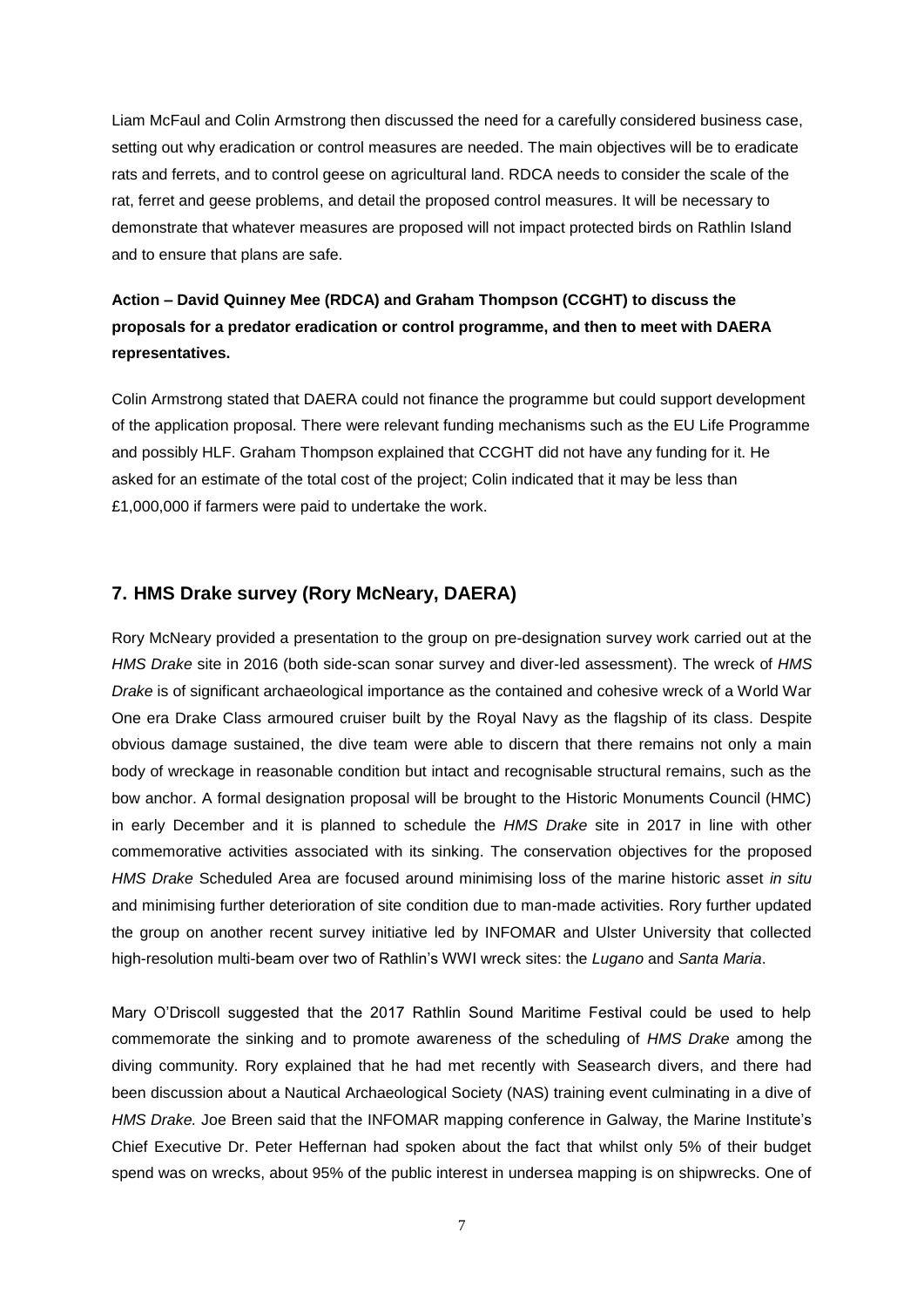the projects highlighted was the WWI wreck visualisation that Rory worked on, and which included the waters around Rathlin Island. The software for this project allows users to 'navigate' over multibeam and 3D images of a wreck, helping satisfy the growing public interest in underwater heritage. Colin Armstrong asked if the diver trails in use in other parts of the UK were virtual or real; Rory explained that the norm was for trails to use a fixed shot line, which divers could descend with a laminated waterproof sheet guiding them to key points of interest. Joe said that with accurate GPS, the technology was now readily available to direct divers to specific parts of wrecks. Colin concluded the discussion by emphasising that these are all important tourism products which needed developed to bring investment to the area.

#### **8. MCZ update, including Rathlin pMCZ (Joe Breen, DAERA)**

Joe Breen informed the management group that the MCZ designation process was nearing completion, with the four new sites to be formally designated by 13th December 2016. Rathlin MCZ would be designated for its deep seabed, black guillemot and geological/geomorphological features. The proposed Rathlin MCZ boundary had been challenged by fishermen but as no additional evidence was provided to warrant an amendment, the boundary was not changed. Vessel Monitoring System (VMS) data confirms that trawlers rarely operate within the proposed MCZ area; perhaps 9 hours per annum, less than 1% of the ICES area. Colin Armstrong explained that DAERA would formally write to the fishermen to explain the new designation and to invite them to a direct bilateral meeting. He emphasised that the MCZ designation primarily defines the boundary but the next step of developing management measures or regulations will require continued dialogue with the fishing industry.

#### **9. Marine Ranger update (Gary Burrows, DAERA)**

Gary Burrows provided a summary of key activities that he had been involved in since the previous management group meeting in May 2016:

- Minutes of the May 2016 meeting produced and circulated to the management group.
- DAERA marine environment exhibition at this year's maritime festival  $-3^{\text{rd}}$ -5<sup>th</sup> June 2016.
- 4 boat-based ranger patrols including all or part of marine waters around Rathlin Island SAC on 21<sup>st</sup> July, 26<sup>th</sup> August, 20<sup>th</sup> September and 26<sup>th</sup> September 2016. Issues investigated included possible incursions of fishing vessels within the boundary of the marine SAC.
- Additional shore-based patrols were undertaken on  $29^{th}$  July and  $4^{th}$  August 2016.
- Marine litter survey of the coast of Rathlin Island was undertaken by RIB on 21<sup>st</sup> July, with Joe Breen. Results summarised for the Management Group and will be plotted on ArcGIS in order to inform future actions.
- Assisted with two days of dive surveys on *HMS Drake* on 14<sup>th</sup> and 15<sup>th</sup> September 2016.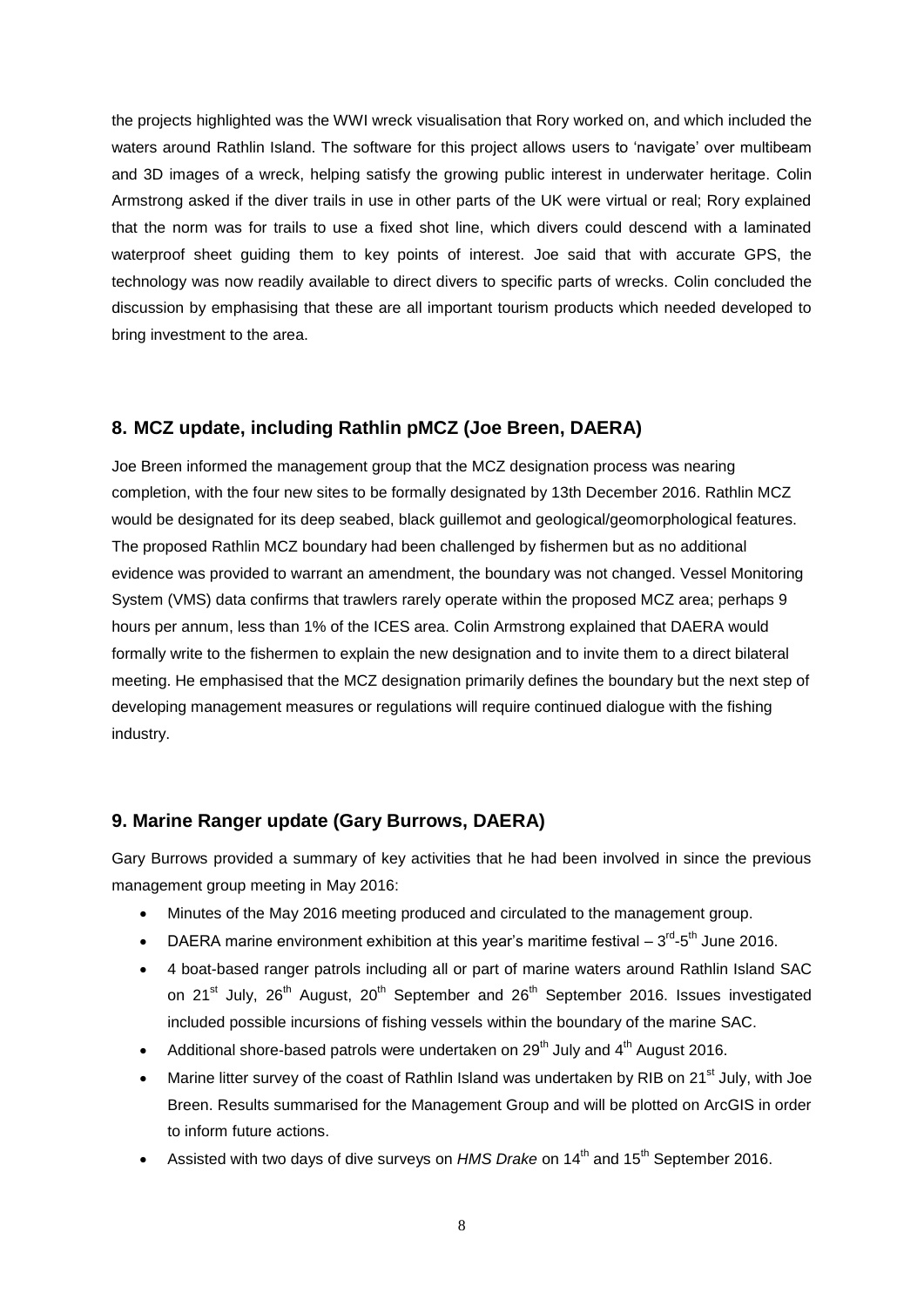- At the request of RDCA and RSPB, 500 copies of the booklet '*Rathlin Island's dynamic coast and seas'* has been reprinted with new DAERA logo, and the new versions provided for online publication.
- Liaised with Kenny Bodles to arrange for the recording sheet developed for use by RSPB staff when boats are noted in proximity to seabird assemblages to be used during the summer period; meeting held with RSPB to discuss options for volunteer use of this form.
- Poster aimed at reducing disturbance to seals as a marine protected species produced and distributed to Rathlin Ferry Ltd, and RDCA for display.
- Marine invasive species posters circulated to RDCA (Michael Cecil) and CCG (John Morton) for display in harbour and marina.

#### **10. AOB**

David Quinney Mee reiterated the great asset that the maritime festival was to the management group and all the people represented on it. He thanked DAERA for its support and involvement in the festival.

David then spoke eloquently about how the sea we seek to protect locally links us with people facing tremendous challenges on other shorelines, even as a bridge down to the Mediterranean/Aegean. He talked about the difficulty of separating what we talk about in the marine management group with other conversations on the island about the refugee crisis in Lesbos.

He asked the management group whether there was anything they wanted to explore in relation to refugee concerns, in order to try and help address the crisis. Specifically, could the Rathlin Island EMS-MG do anything to support the relief efforts underway?

It was suggested that Michael Cecil could speak to the group about possible ways to engage with or support relief efforts.

Gary Burrows suggested using the maritime festival to help generate awareness and support for relief efforts, for example, by replicating the living conditions (crowded tents) that many Greek refugees are forced to endure.

**Action – Michael Cecil to consider speaking to the management group about the refugee crisis in the Mediterranean/Aegean and suggest possible ways to engage with and support relief operations.**

#### **11. Date of next meeting**

To be arranged for April 2017.